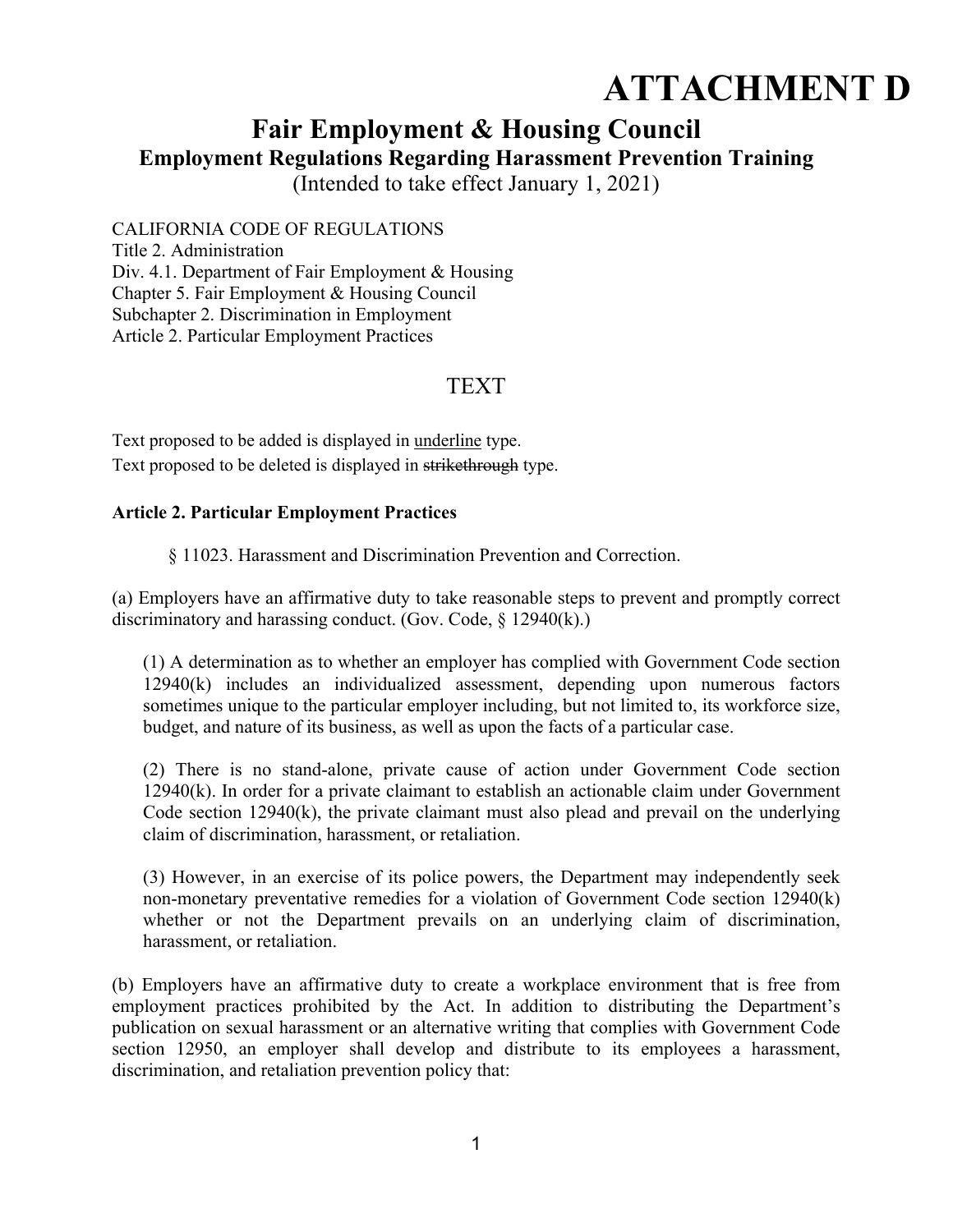(1) Is in writing;

(2) Lists all current protected categories covered under the Act;

(3) Indicates that the law prohibits coworkers and third parties, as well as supervisors and managers, with whom the employee comes into contact from engaging in conduct prohibited by the Act;

(4) Creates a complaint process to ensure that complaints receive:

(A) An employer's designation of confidentiality, to the extent possible;

(B) A timely response;

(C) Impartial and timely investigations by qualified personnel;

(D) Documentation and tracking for reasonable progress;

(E) Appropriate options for remedial actions and resolutions; and

(F) Timely closures.

(5) Provides a complaint mechanism that does not require an employee to complain directly to his or her immediate supervisor, including, but not limited to, the following:

(A) Direct communication, either orally or in writing, with a designated company representative, such as a human resources manager, EEO officer, or other supervisor; and/or

(B) A complaint hotline; and/or

(C) Access to an ombudsperson; and/or

(D) Identification of the Department and the U.S. Equal Employment Opportunity Commission (EEOC) as additional avenues for employees to lodge complaints.

(6) Instructs supervisors to report any complaints of misconduct to a designated company representative, such as a human resources manager, so the company can try to resolve the claim internally. Employers with 50 or more employees are required to include this as a topic in mandated sexual harassment prevention training, pursuant to section 11024 of these regulations.

(7) Indicates that when an employer receives allegations of misconduct, it will conduct a fair, timely, and thorough investigation that provides all parties appropriate due process and reaches reasonable conclusions based on the evidence collected.

(8) States that confidentiality will be kept by the employer to the extent possible, but not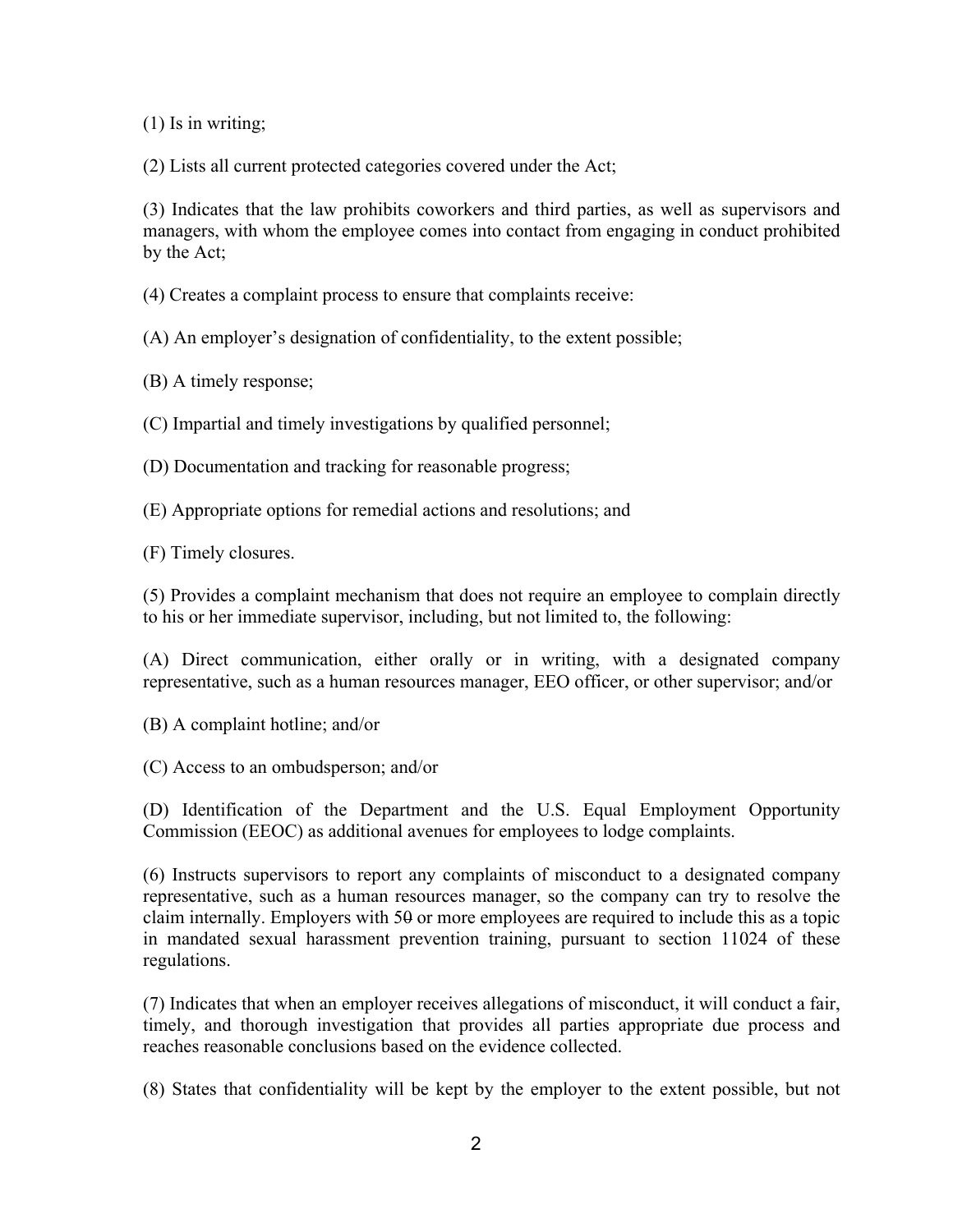indicate that the investigation will be completely confidential.

(9) Indicates that if at the end of the investigation misconduct is found, appropriate remedial measures shall be taken.

(10) Makes clear that employees shall not be exposed to retaliation as a result of lodging a complaint or participating in any workplace investigation.

(11) Includes a link to, or the Department's website address for, the sexual harassment online training courses created by the Department.

(c) Dissemination of the policy shall include one or more of the following methods:

(1) Printing and providing a copy to all employees with an acknowledgment form for the employee to sign and return;

(2) Sending the policy via e-mail with an acknowledgment return form;

(3) Posting current versions of the policies on a company intranet with a tracking system ensuring all employees have read and acknowledged receipt of the policies;

(4) Discussing policies upon hire and/or during a new hire orientation session; and/or

(5) Any other way that ensures employees receive and understand the policies.

(d) In addition to the actions described above, every employer shall post a poster developed by the Department regarding transgender rights in a prominent and accessible location in the workplace.

(e) Any employer whose workforce at any facility or establishment contains 10 percent or more of persons who speak a language other than English as their spoken language shall translate the policy into every language that is spoken by at least 10 percent of the workforce.

Note: Authority cited: Section 12935(a), Government Code. Reference: Sections 12920, 12921, 12940 and 12950, Government Code; *Scotch v. Art Institute of California-Orange County, Inc.* (2009) 173 Cal.App.4th 986; *Trujillo v. No. County Transit Dist.* (1998) 63 Cal.App.4th 280, 289; *Dept. Fair Empl. & Hous. v. Lyddan Law Group, LLP*. (October 19, 2010) No. 10-04-P [2010 WL 4901732, at \*16 (Cal.F.E.H.C)].

§ 11024. Required Training and Education Regarding Harassment Based on Sex, Gender Identity, Gender Expression, and Sexual Orientation.

(a) Definitions. For purposes of this section, the following definitions apply:

(1) "Contractor" is a person performing services pursuant to a contract with an employer, meeting the criteria specified by Government Code section  $12940(i)(5)$ , under the means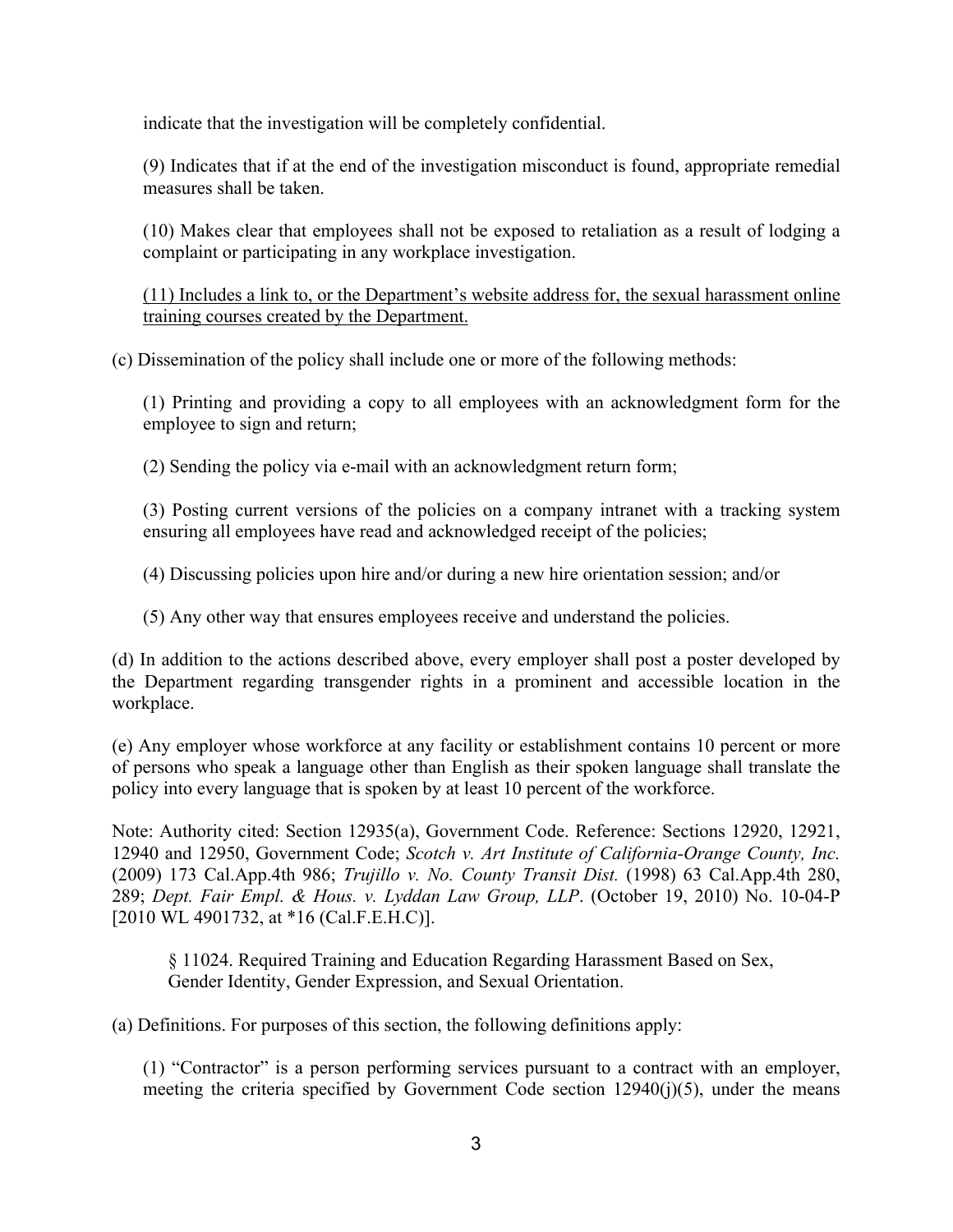described in section 11008(d).

(2) "Effective interactive training" includes any of the following:

(A) "Classroom" training is in-person, trainer-instruction, whose content is created by a trainer and provided to a supervisor by a trainer, in a setting removed from the supervisor's daily duties.

(B) "E-learning" training is individualized, interactive, computer-based training created by a trainer and an instructional designer. An e-learning training shall provide a link or directions on how to contact a trainer who shall be available to answer questions and to provide guidance and assistance about the training within a reasonable period of time after the supervisor asks the question, but no more than two business days after the question is asked. The trainer shall maintain all written questions received, and all written responses or guidance provided, for a period of two years after the date of the response.

(C) "Webinar" training is an internet-based seminar whose content is created and taught by a trainer and transmitted over the internet or intranet in real time. An employer utilizing a webinar for its supervisorsemployees must document and demonstrate that each supervisor employee who was not physically present in the same room as the trainer nonetheless attended the entire training and actively participated with the training's interactive content, discussion questions, hypothetical scenarios, polls, quizzes or tests, and activities. The webinar must provide the supervisorsemployees an opportunity to ask questions, to have them answered and otherwise to seek guidance and assistance. For a period of two years after the date of the webinar, the employer shall maintain a copy of the webinar, all written materials used by the trainer and all written questions submitted during the webinar, and document all written responses or guidance the trainer provided during the webinar.

#### (D) The Department's online training courses on the prevention of sexual harassment in the workplace.

(DE) Other "effective interactive training" and education includes the use of audio, video or computer technology in conjunction with classroom, webinar and/or e-learning training. These, however, are supplemental tools that cannot, by themselves, fulfill the requirements of this subdivision.

(EF) For any of the above training methods, the instruction shall include questions that assess learning, skill-building activities that assess the supervisor'semployee's application and understanding of content learned, and numerous hypothetical scenarios about harassment, each with one or more discussion questions so that supervisorsemployees remain engaged in the training. Examples include pre- or post-training quizzes or tests, small group discussion questions, discussion questions that accompany hypothetical fact scenarios, use of brief scenarios discussed in small groups or by the entire group, or any other learning activity geared towards ensuring interactive participation as well as the ability to apply what is learned to the supervisor's employee's work environment.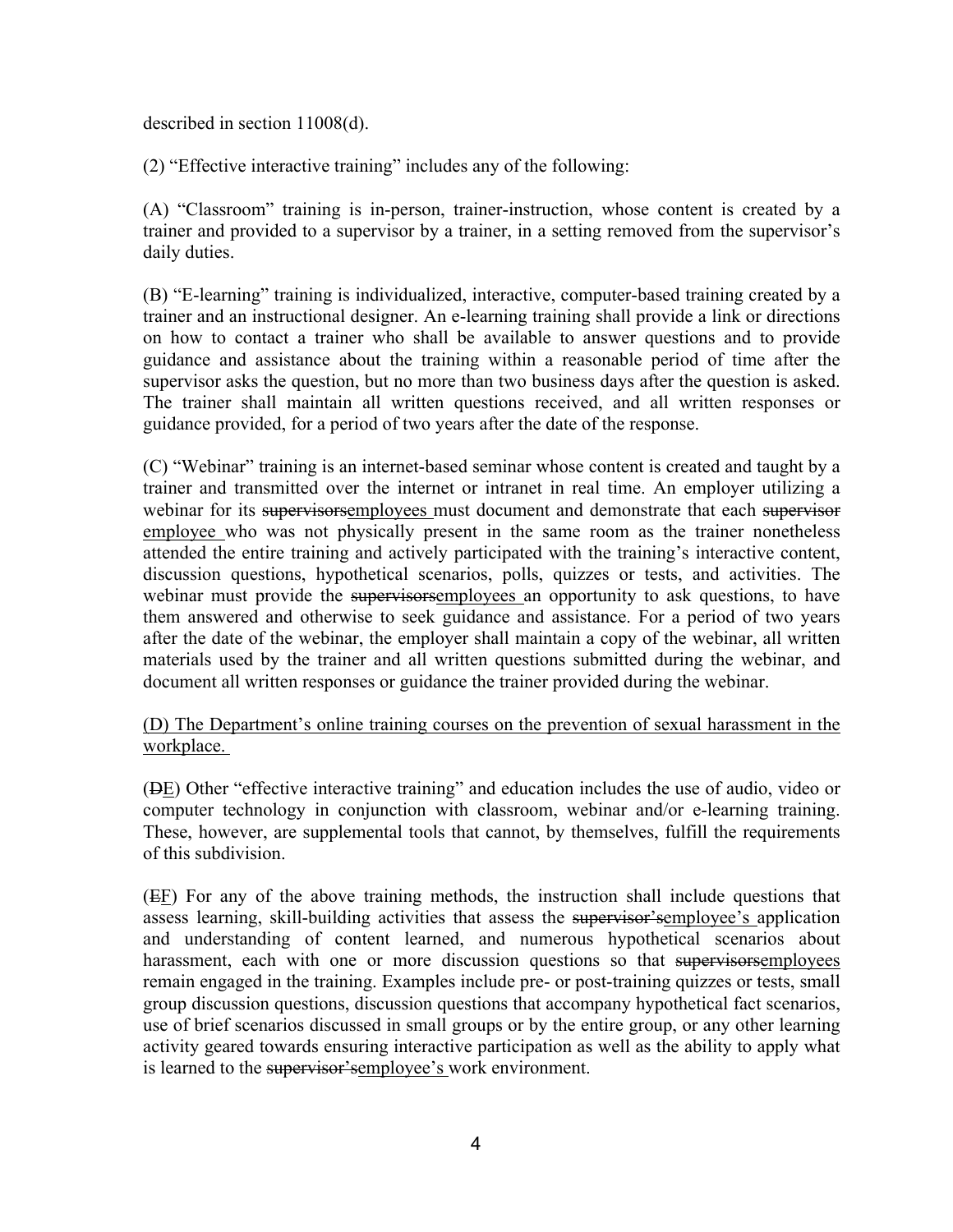(3) "Employee" includes full time, part time, and temporary workers. For purposes of In this section only, for purposes of determining whether employers meet the coverage threshold of employing five or more individuals, the term "employee" includes unpaid interns, unpaid volunteers, and persons providing services pursuant to a contract.

(4) "Employer" means any of the following:

(A) any person engaged in any business or enterprise in California, who employs  $50$  or more employees to perform services for a wage or salary or contractors or any person acting as an agent of an employer, directly or indirectly.

(B) the state of California, counties, and any other political or civil subdivision of the state and cities, regardless of the number of employees. For the purposes of this section, governmental and quasi-governmental entities such as boards, commissions, local agencies and special districts are considered "political subdivisions of the state."

(5) "Harassment" under this section refers to harassment on the bases of sex, gender identity, gender expression, and sexual orientation.

(6) "Having 50 or more employees" means employing or engaging 50 or more employees or contractors under the means described in section 11008(d). There is no requirement that the 50 employees or contractors work at the same location or all work or reside in California.

(7) "Instructional Designer" under this section is an individual with expertise in current instructional best practices, and who develops the training content based upon material provided by a trainer.

(8) "New" supervisory employees are employees promoted or hired to a supervisory position after the date the employer last provided sexual harassment prevention training.

(9) "Supervisory employees" or "supervisors" under this section are supervisors located in California, defined under Government Code section 12926. Attending training does not create an inference that an employee is a supervisor or that a contractor is an employee or a supervisor.

(10) "Trainers" or "Trainers or educators" qualified to provide training under this section are individuals who, through a combination of training, experience, knowledge, and expertise, have the ability to provide training about the following: 1) the definitions of abusive conduct, sexual harassment as specified in Government Code section 12940(j), gender identity, gender expression, sexual orientation, and the definitions of the other bases enumerated in the FEHA as specified in Government Code section 12940(a); 2) how to identify behavior that may constitute unlawful harassment, discrimination, and/or retaliation under both California and federal law; 3) what steps to take when harassing behavior occurs in the workplace; 4) how to report harassment complaints; 5) supervisors' obligation to report harassing, discriminatory, or retaliatory behavior of which they become aware; 6) how to respond to a harassment complaint; 7) the employer's obligation to conduct a workplace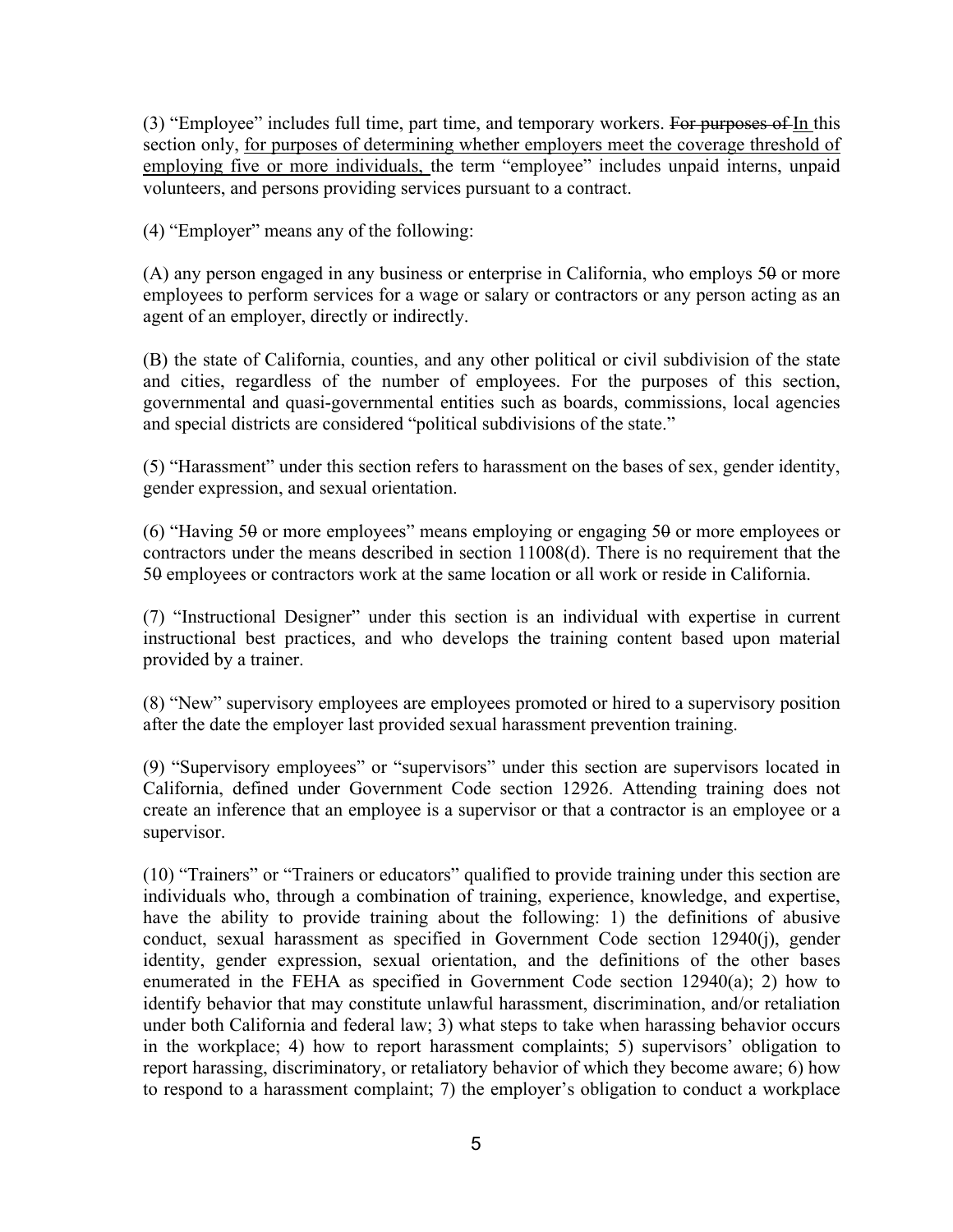investigation of a harassment complaint; 8) what constitutes retaliation and how to prevent it; 9) essential components of an anti-harassment policy; 10) the effect of harassment on harassed employees, co-workers, harassers and employers; and 11) practical examples in the prevention of harassment, discrimination, and retaliation based on sex, gender identity, gender expression, sexual orientation, and the prevention of abusive conduct. Nothing in this section shall preclude an employer from utilizing multiple trainers who, in combination, meet all of the qualifications required by this subsection.

(A) A trainer also shall be one or more of the following:

1. "Attorneys" admitted for two or more years to the bar of any state in the United States and whose practice includes employment law under the Fair Employment and Housing Act and/or Title VII of the federal Civil Rights Act of 1964, or

2. "Human resource professionals," "harassment prevention consultants," or peer-topeer trainers with a minimum of two years of practical experience in one or more of the following: a) designing or conducting discrimination, retaliation and harassment prevention training; b) responding to harassment complaints or other discrimination complaints; c) conducting investigations of harassment complaints; or d) advising employers or employees regarding discrimination, retaliation and harassment prevention, or

3. "Professors or instructors" in law schools, colleges or universities who have either 20 instruction hours or two or more years of experience in a law school, college or university teaching about employment law under the Fair Employment and Housing Act and/or Title VII of the federal Civil Rights Act of 1964.

(B) Individuals who do not meet the qualifications of a trainer as an attorney, human resource professional, harassment prevention consultant, peer-to-peer trainer, professor or instructor because they lack the requisite years of experience may team teach with a trainer, in accordance with subsections (A)1. through (A)3., immediately above, in classroom or webinar trainings provided that the trainer supervises these individuals and the trainer is available throughout the training to answer questions from training attendees.

(11) "Training," as used in this section, is effective interactive training as defined at section 11024(a)(2).

(12) "Two hours" of training is two hours of classroom training or two hours of webinar training or, in the case of an e-learning training, a program that takes the supervisor no less than two hours to complete.

(13) "One hour" of training is one hour of classroom training or one hour of webinar training or, in the case of an e-learning training, a program that takes the employee no less than one hour to complete.

(b) Training.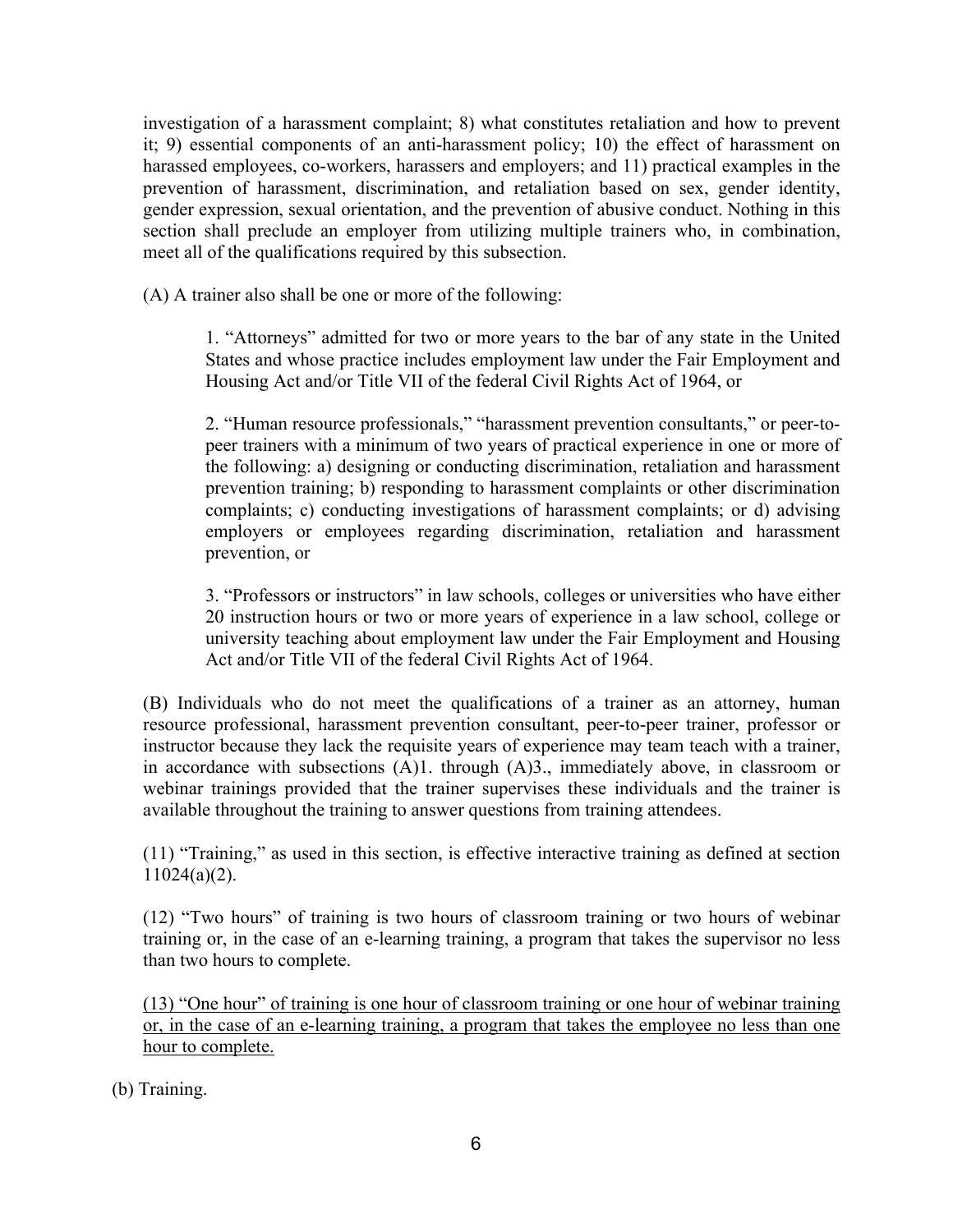(1) Frequency of Training. An employer shall provide one hour of training to nonsupervisory employees and two hours of training to supervisory employees, in the content specified in section 11024(c), once every two years, and may use either of the following methods or a combination of the two methods to track compliance.

(A) "Individual" Tracking. An employer may track its training requirement for each supervisory employee, measured two years from the date of completion of the last training of the individual supervisoremployee.

(B) "Training year" tracking. An employer may designate a "training year" in which it trains some or all of its supervisory employees and thereafter must again retrain these supervisors employees by the end of the next "training year," two years later. For example, supervisors employees trained in training year 2005 2020 shall be retrained in 20072022. For newly hired employees or employees promoted to supervisorys positions who receive training within six months of their hiring or their assuming their of a supervisory positions and that training falls in a different training year, the employer may include them in the next group training year, even if that occurs sooner than two years. An employer shall not extend the training year for the new employees and/or new supervisors beyond the initial two year training year. Thus, with this method, assume that an employer trained all of its supervisors in  $2005 - 2020$  and sets  $2007 - 2022$  as the next training year. If a new employee and/or new supervisor is trained in 2006-2021 and the employer wants to include the new supervisor in its training year, the new supervisor would need to be trained in 2007 2022 with the employer's other supervisorsemployees.

(2) Documentation of Training. To track compliance, an employer shall keep documentation of the training it has provided its employees under this section for a minimum of two years, including but not limited to the names of the supervisory employees trained, the date of training, the sign in sheet, a copy of all certificates of attendance or completion issued, the type of training, a copy of all written or recorded materials that comprise the training, and the name of the training provider.

(3) Training at New Businesses. Businesses created after January 1, 20062021, must provide training to supervisors employees within six months of their establishment and thereafter biennially. Businesses that expand to 50 employees and/or contractors, and thus become eligible under these regulations, must provide training to supervisors within six months of their eligibility and thereafter biennially.

(4) Training for New Employees. New employees shall be trained within six months of their hire date and thereafter shall be trained once every two years, measured either from the individual or training year tracking method.

(54) Training for New Supervisors. New supervisors shall be trained within six months of assuming their supervisory position (either as a new hire or as a promoted employee) and thereafter shall be trained once every two years, measured either from the individual or training year tracking method.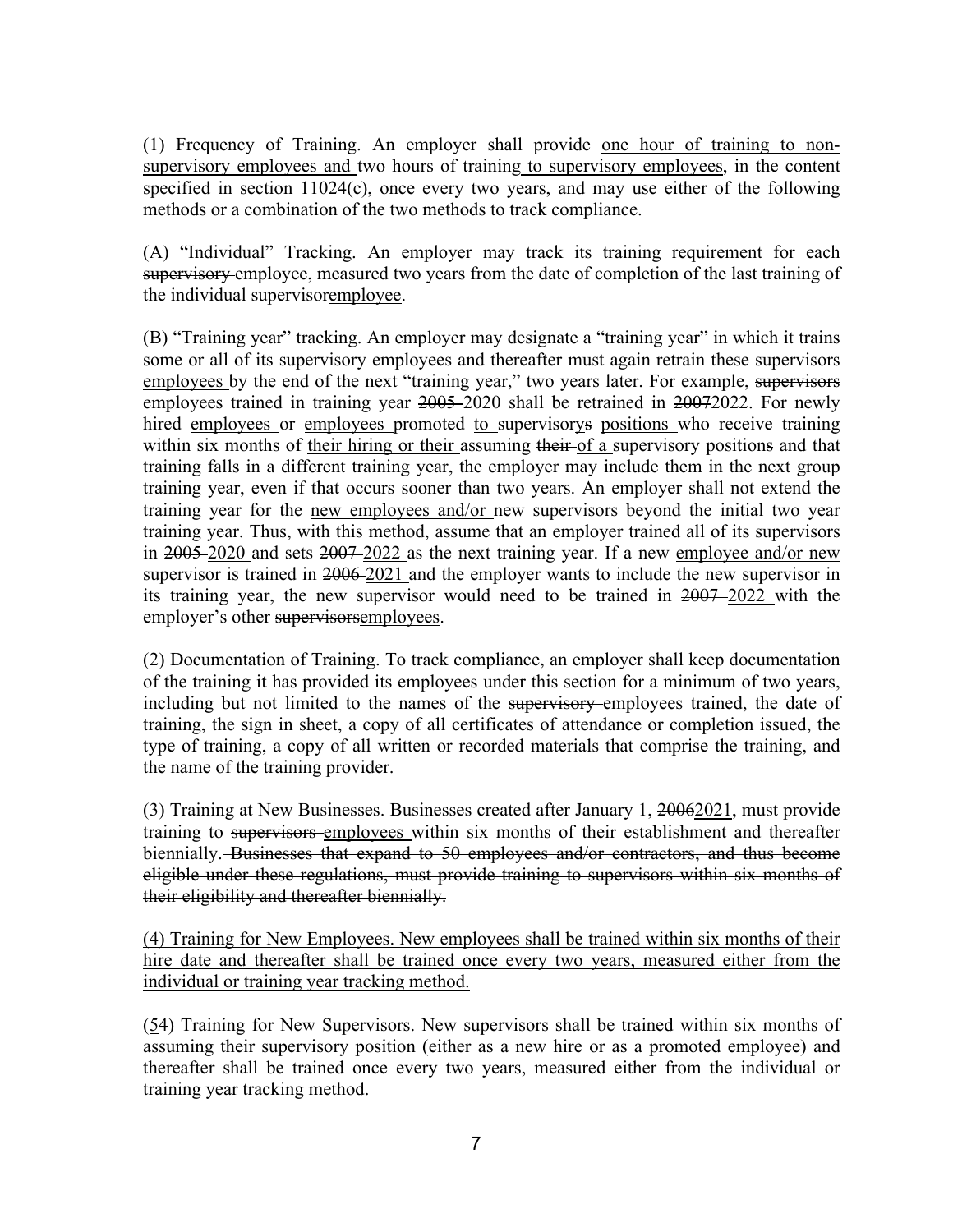(65) Duplicate Training. An employeesupervisor who has received training in compliance with this section within the prior two years either from a current, a prior, an alternate or a joint employer need only be given, be required to read and to acknowledge receipt of, the employer's anti-harassment policy within six months of assuming the supervisor's employee's new supervisory position or within six months of the employer's eligibility. That supervisor employee shall otherwise be put on a two year tracking schedule based on the supervisor's employee's last training. The burden of establishing that the prior training was legally compliant with this section shall be on the current employer.

(76) Duration of Training. The training required by this section may be completed in segments, so long as the combined segments meet or exceed the applicable hourly requirement <del>does not need to be completed in two consecutive hours</del>. For classroom training or webinars, the minimum duration of a training segment shall be no less than half an hour. E-learning courses may include bookmarking features, which allow an employee supervisor to pause his or herthe individual training so long as the actual e-learning program is two one hour for nonsupervisory employees and two hours for supervisorss.

(8) Training of Employees That Are Minors. Minors that are between fourteen and seventeen years of age shall be trained in the same manner as other employees and receive the same training materials provided to other employees. They shall be accompanied by a parent or legal guardian for the training. Employers are not required to provide the training mandated by Government Code section 12950.1 to minors younger than fourteen. If, during the course of the minor's employment, the minor attains the age of fourteen, the employer is then required to provide the training to the minor and the minor's parent or legal guardian within six months of the minor employee's fourteenth birthday and every two years thereafter, measured either from the individual or training year tracking method.

(9) Training of Seasonal or Temporary Employees. For seasonal or temporary employees, or any employee that is hired to work for less than six months, an employer shall provide the training within 30 calendar days after the hire date or within one hundred hours worked, whichever comes first. In the case of a temporary employee employed by a temporary services employer, as defined in Section 201.3 of the Labor Code, to perform services for clients, the training shall be provided by the temporary services employer, not the client. In such instances, the temporary services employer shall provide both their own antiharassment policy and the anti-harassment policy of any client employer at whose worksite the employee is working at the time the training is provided. Employers who hire seasonal or temporary employees through union hiring halls may contract with the union to have the union administer the trainings and maintain records of compliance with the training deadlines required by Government Code section 12950.1, but remain responsible as the employer for any deficiencies in compliance.

(10) Training of Migrant and Seasonal Agricultural Workers. Migrant and seasonal agricultural workers, as defined in the federal Migrant and Seasonal Agricultural Worker Protection Act (29 U.S.C. section 1802), shall be trained in a manner consistent with California Labor Code section 1684(a)(8).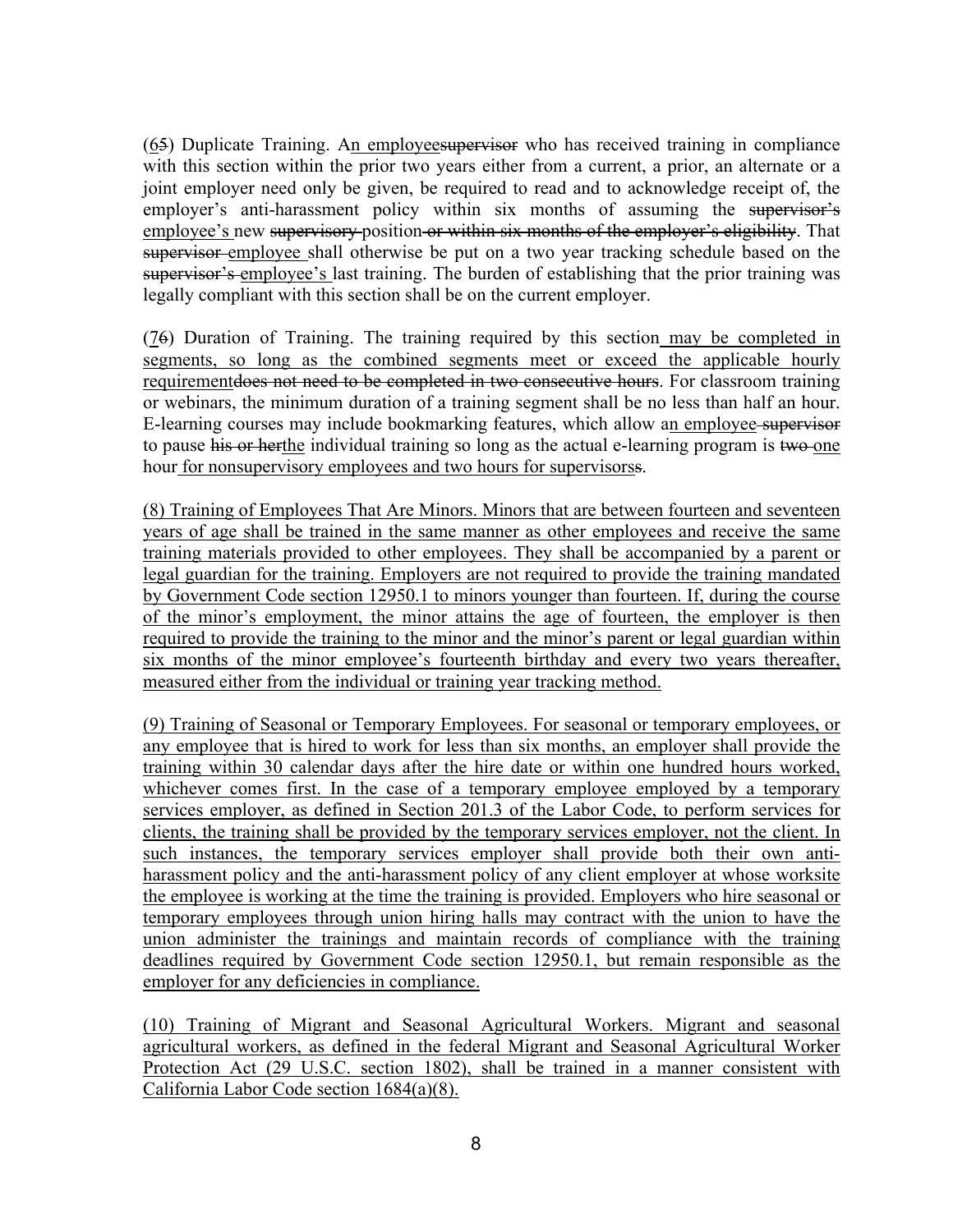(11) Training of Workers Subject to a Multiemployer Collective Bargaining Agreement in the Construction Industry. An employer that employs workers pursuant to a multiemployer collective bargaining agreement in the construction industry may meet the training requirements by demonstrating that an employee has been trained within the past two years under any of the circumstances permitted by and outlined in Government Code section 12950.1(l).

(c) Objectives and Content.

(1) The learning objectives of the training mandated by Government Code section 12950.1 shall be: 1) to assist California employers in changing or modifying workplace behaviors that create or contribute to harassment based on "sex," "gender identity," "gender expression," and "sexual orientation" as those terms are defined in California and federal law, where applicable; 2) to provide trainees with information related to the negative effects of abusive conduct (as defined in Government Code section 12950.1(i)(2)) in the workplace; and 3) to develop, foster, and encourage a set of values in supervisory employees who complete mandated training that will assist them in preventing, effectively responding to incidents of harassment, and implementing mechanisms to promptly address and correct wrongful behavior.

(2) Towards that end, the training mandated by Government Code section 12950.1 shall include, but is not limited to:

(A) Definitions of unlawful harassment under the Fair Employment and Housing Act (FEHA) and Title VII of the federal Civil Rights Act of 1964, where applicable. In addition to defining harassment covered by this section, an employer may provide a definition of and train about unlawful harassment on other bases enumerated in the FEHA, as specified at Government Code section 12940(j), and may discuss how harassment of an employee may encompass more than one basis.

(B) FEHA and Title VII statutory provisions and case law principles concerning the prohibition against and the prevention of unlawful harassment, discrimination and retaliation in employment.

(C) The types of conduct that constitute harassment.

(D) Remedies available for harassment victims in civil actions; potential employer/individual exposure/liability.

(E) Strategies to prevent harassment in the workplace.

(F) Supervisors' obligation to report harassment, discrimination, and retaliation of which they become aware.

(G) Practical examples, such as factual scenarios taken from case law, news and media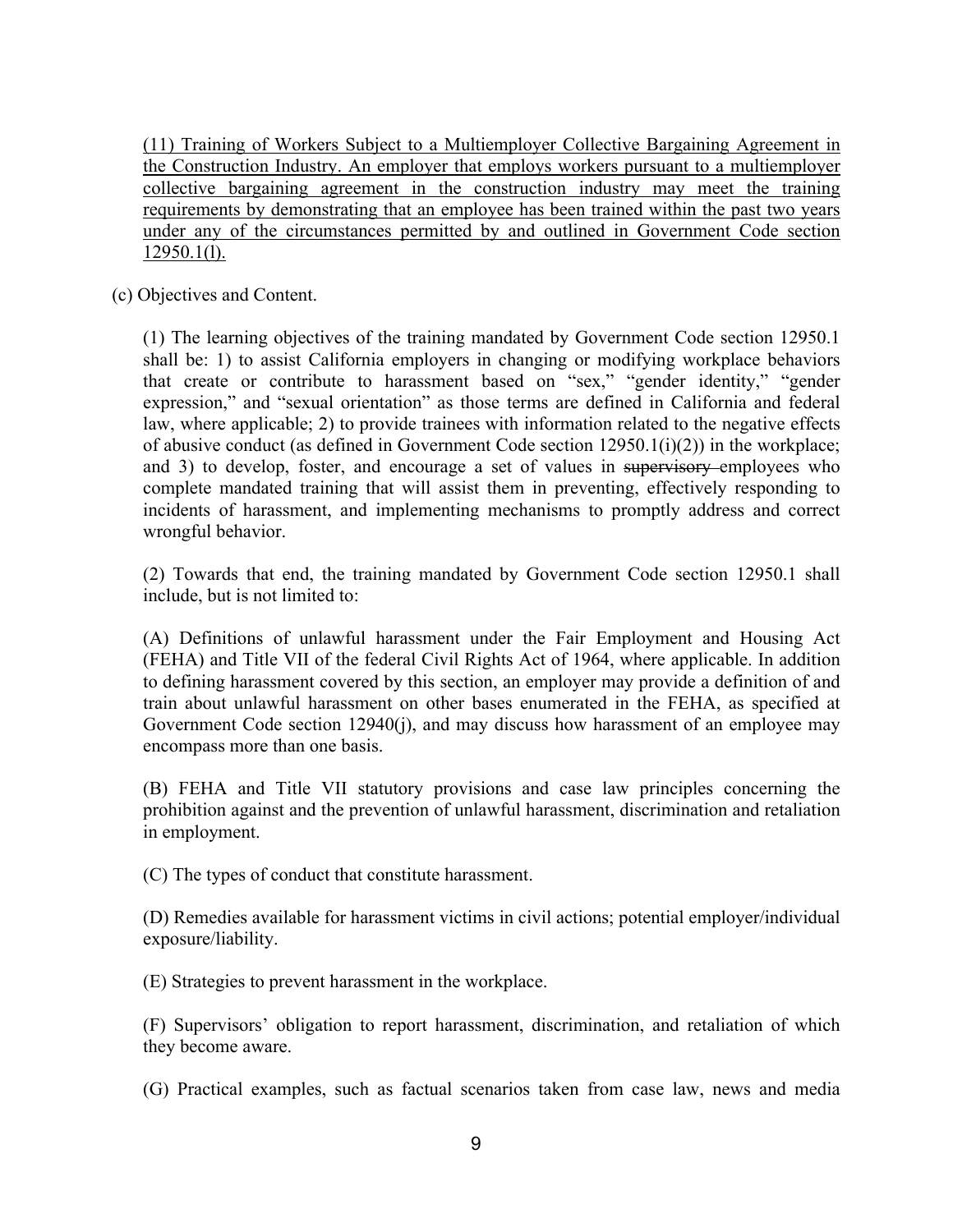accounts, hypotheticals based on workplace situations and other sources, which illustrate harassment, discrimination and retaliation using training modalities such as role plays, case studies and group discussions.

(H) The limited confidentiality of the complaint process.

(I) Resources for victims of unlawful harassment, such as to whom they should report any alleged harassment.

(J) In addition to discussing strategies to prevent harassment, the training should also cover the steps necessary to take appropriate remedial measures to correct harassing behavior, which includes an employer's obligation to conduct an effective workplace investigation of a harassment complaint.

 $(K)$  Training on what to do if the a supervisor is personally accused of harassment.

(L) The essential elements of an anti-harassment policy and how to utilize it if a harassment complaint is filed. Either the employer's policy or a sample policy shall be provided to the supervisorsemployees. Regardless of whether the employer's policy is used as part of the training, the employer shall give each supervisor-employee a copy of its anti-harassment policy and require each supervisor employee to read and to acknowledge receipt of that policy.

(M) A review of the definition of "abusive conduct" as used in this context (and as defined by Government Code section  $12950.1(i)(2)$ ). The training should explain the negative effects that abusive conduct has on the victim of the conduct as well as others in the workplace. The discussion should also include information about the detrimental consequences of this conduct on employers - including a reduction in productivity and morale. The training should specifically discuss the elements of "abusive conduct," including conduct undertaken with malice that a reasonable person would find hostile or offensive and that is not related to an employer's legitimate business interests (including performance standards). Examples of abusive conduct may include repeated infliction of verbal abuse, such as the use of derogatory remarks, insults, epithets, verbal or physical conduct that a reasonable person would find threatening, intimidating, or humiliating, or the gratuitous sabotage or undermining of a person's work performance. Finally, the training should emphasize that a single act shall not constitute abusive conduct, unless the act is especially severe or egregious. While there is not a specific amount of time or ratio of the training that needs to be dedicated to the prevention of abusive conduct, it should be covered in a meaningful manner.

(d) Remedies. A court may issue an order finding an employer failed to comply with Government Code section 12950.1 and order such compliance.

(e) Compliance with section 12950.1 prior to effective date of Council regulations. An employer who has made a substantial, good faith effort to comply with section 12950.1 by completing training of its supervisors employees prior to the effective date of these regulations shall be